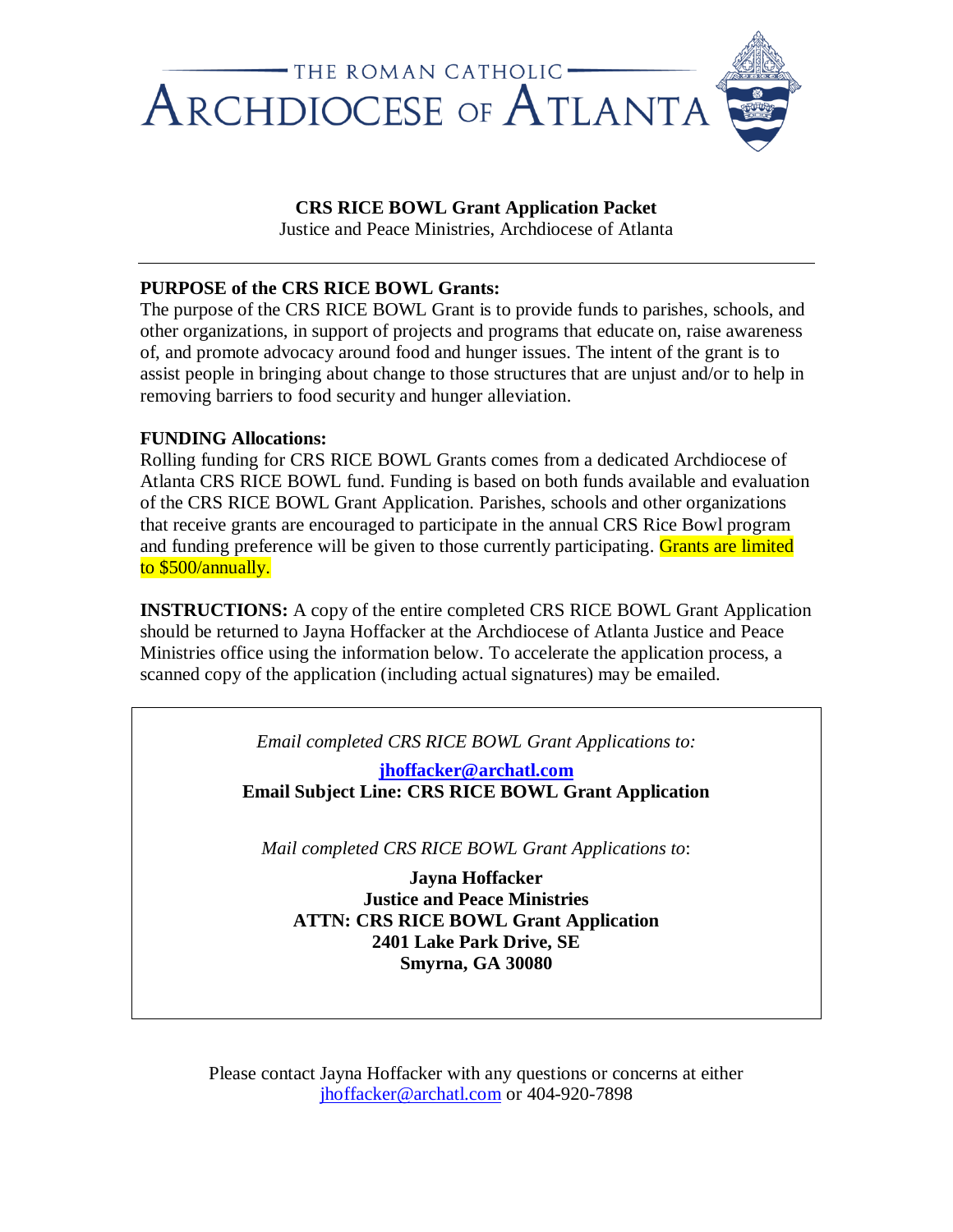## **CRS RICE BOWL Grant Application Packet** Justice and Peace Ministries, Archdiocese of Atlanta

| Pastor/Chaplain:<br>Ministry/Committee:<br>Street Address: No. 1996. The Street Address: No. 1997. The Street Address: No. 1997. The Street Address: No. 1997. The Street Address: No. 1997. The Street Address: No. 1997. The Street Address: No. 1997. The Street Addre<br>City:<br>State:<br>$E$ -mail:<br>Phone:<br>Project Coordinator: | Zip:                                                 |
|----------------------------------------------------------------------------------------------------------------------------------------------------------------------------------------------------------------------------------------------------------------------------------------------------------------------------------------------|------------------------------------------------------|
|                                                                                                                                                                                                                                                                                                                                              |                                                      |
|                                                                                                                                                                                                                                                                                                                                              |                                                      |
|                                                                                                                                                                                                                                                                                                                                              |                                                      |
|                                                                                                                                                                                                                                                                                                                                              |                                                      |
|                                                                                                                                                                                                                                                                                                                                              |                                                      |
|                                                                                                                                                                                                                                                                                                                                              |                                                      |
| Phone:<br>E-mail:                                                                                                                                                                                                                                                                                                                            |                                                      |
| Name of Project:                                                                                                                                                                                                                                                                                                                             |                                                      |
| <b>Amount Requested:</b>                                                                                                                                                                                                                                                                                                                     |                                                      |
| Have you received RICE BOWL Parish/School Grant money in the past? Yes * No<br>Tear \$                                                                                                                                                                                                                                                       |                                                      |
| Tear \$<br>Year \$                                                                                                                                                                                                                                                                                                                           |                                                      |
| *If yes, please submit a report detailing results of stated goals and objectives for the<br>project that received funding.<br>How did you hear about the CRS RICE BOWL Grant?                                                                                                                                                                |                                                      |
| Does your parish/school participate in the annual CRS Rice Bowl program?                                                                                                                                                                                                                                                                     |                                                      |
|                                                                                                                                                                                                                                                                                                                                              | Will in the Future $\begin{bmatrix} 1 \end{bmatrix}$ |
|                                                                                                                                                                                                                                                                                                                                              |                                                      |
|                                                                                                                                                                                                                                                                                                                                              | <b>Date</b> and <b>Date</b>                          |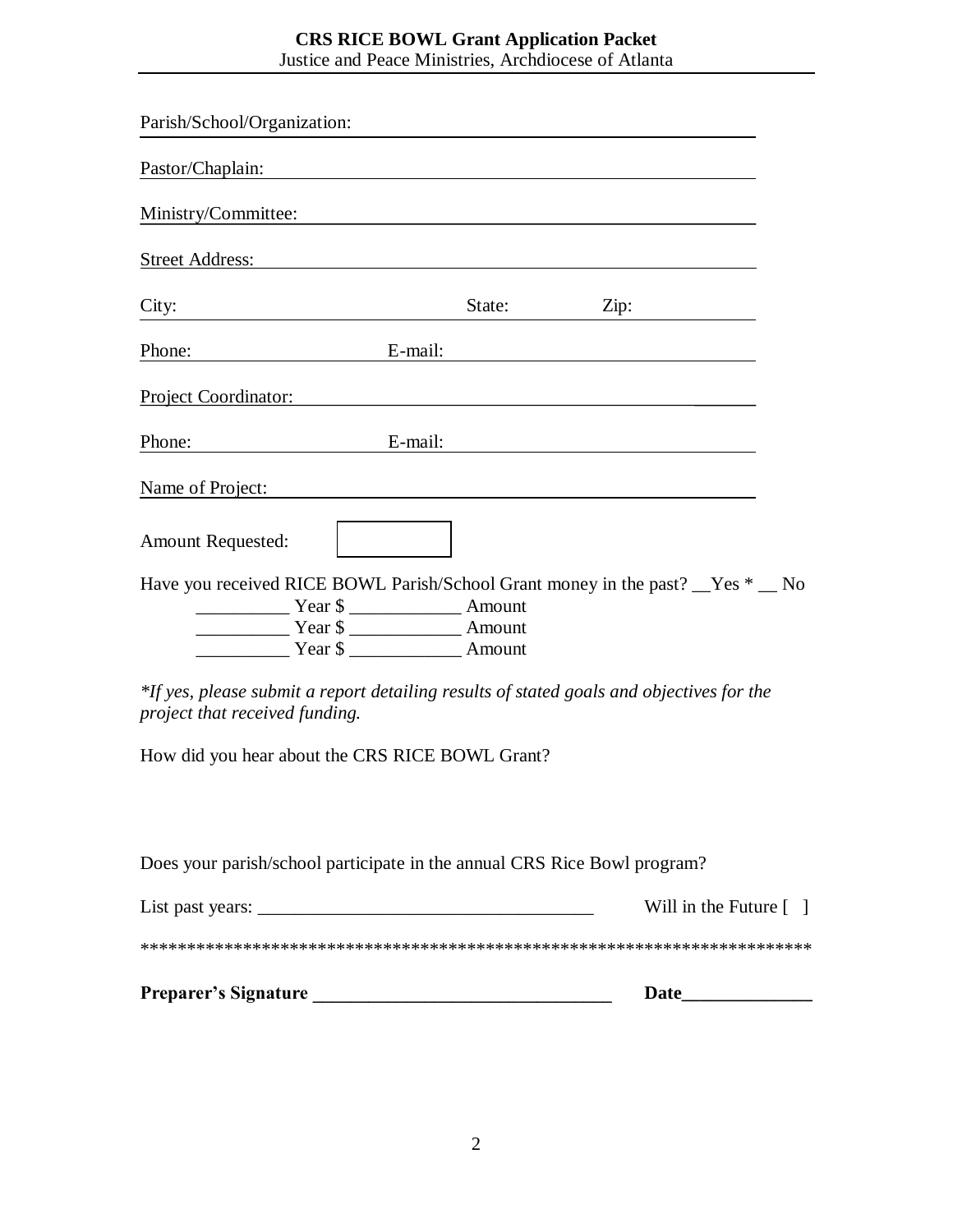1. **Briefly describe the project/program** for which you are requesting CRS RICE BOWL funds. List the **proposed activities**, including a **plan with a timeline**.

2. How does this project/program educate on, raise awareness of, and/or promote advocacy around **food and hunger issues**? How does this project/program assist people in bringing about change to those structures that are unjust and/or to help in removing barriers to **food security and hunger alleviation**?

3. How would do you see this project/program **affecting the broader community** outside of your school, parish or organization?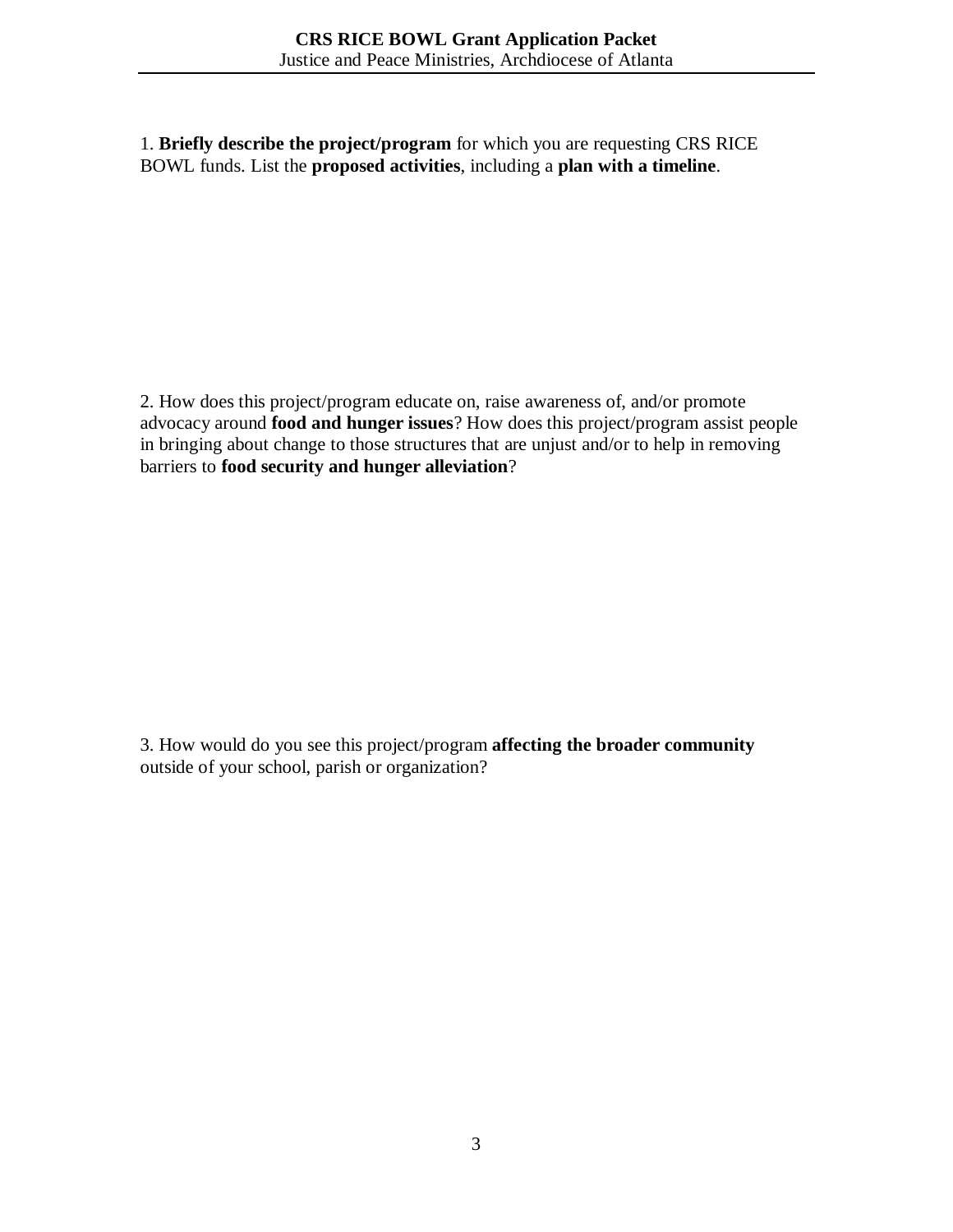**BUDGET (sample):** List or estimate the following – for this project/program:

| *Income:   |                                                      |
|------------|------------------------------------------------------|
|            | Donations:                                           |
|            | Fund-raising:                                        |
|            | Fees (if any):                                       |
|            | <b>CRS RICE BOWL grant:</b>                          |
|            | Other:                                               |
|            | TOTAL:                                               |
|            |                                                      |
| *Expenses: |                                                      |
|            | Materials:                                           |
|            | Printing:<br><u> 1989 - Johann Barbara, martxa a</u> |
|            | Stipends:                                            |
|            | Refreshments:                                        |
|            | Other:                                               |
|            | <b>TOTAL:</b>                                        |

\*Income should equal expenses.

Please indicate any special budget considerations here.